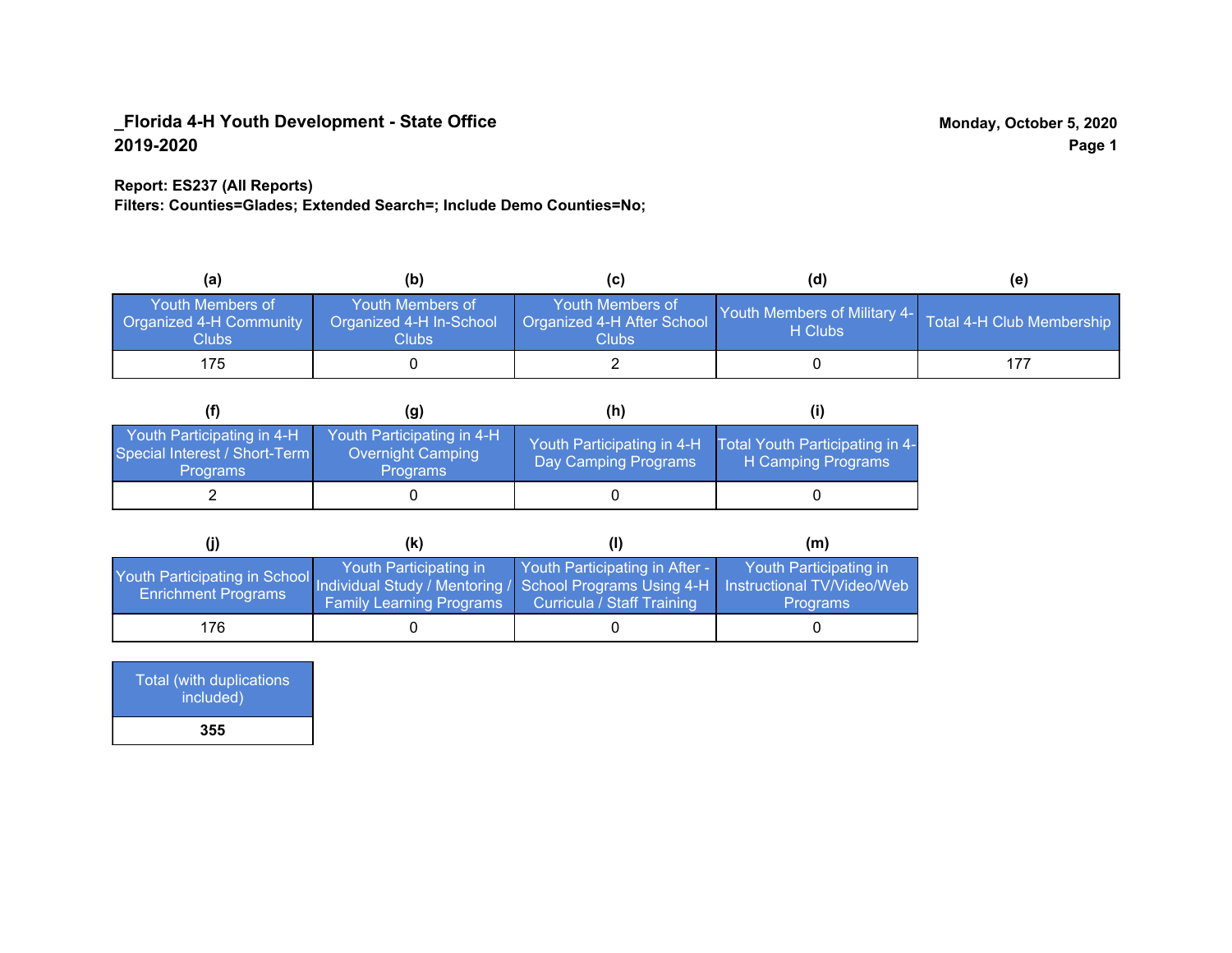**Report: ES237 (All Reports)**

**Filters: Counties=Glades; Extended Search=; Include Demo Counties=No;**

## **School Grade (duplications eliminated)**

| <b>Kinder</b> | 1st | 2nd | 3rd | 4th | 5th | 6th | 7th | 8th | 9th <sup>1</sup> | 10th | 11th | $\parallel$ 12th | Post HS Not in School Special | Total       |
|---------------|-----|-----|-----|-----|-----|-----|-----|-----|------------------|------|------|------------------|-------------------------------|-------------|
| 48            | 18  |     | 10  | 33  | 47  | 39  | 36  | 35  |                  | 12   |      |                  |                               | າາາ<br>ں ےں |

# **Gender of 4-H Youth Participants (duplications eliminated)**

| Male | Female | Total |
|------|--------|-------|
| 167  | 156    | 323   |

# **Place of Residence of 4-H Youth Participants (duplications eliminated)**

| l Farm | Towns of under 10,000 and<br>rural non-farm | Towns and cities (10,000-<br>50,000), and their suburbs | Suburbs of cities of over<br>50,000 | Central cities of over 50,000 | Total |
|--------|---------------------------------------------|---------------------------------------------------------|-------------------------------------|-------------------------------|-------|
| 35     | 282                                         |                                                         |                                     |                               | 323   |

## **Total 4-H Youth Participants (duplications eliminated)**

**Total** 

**<sup>323</sup> Note: The four totals on this page should all match.**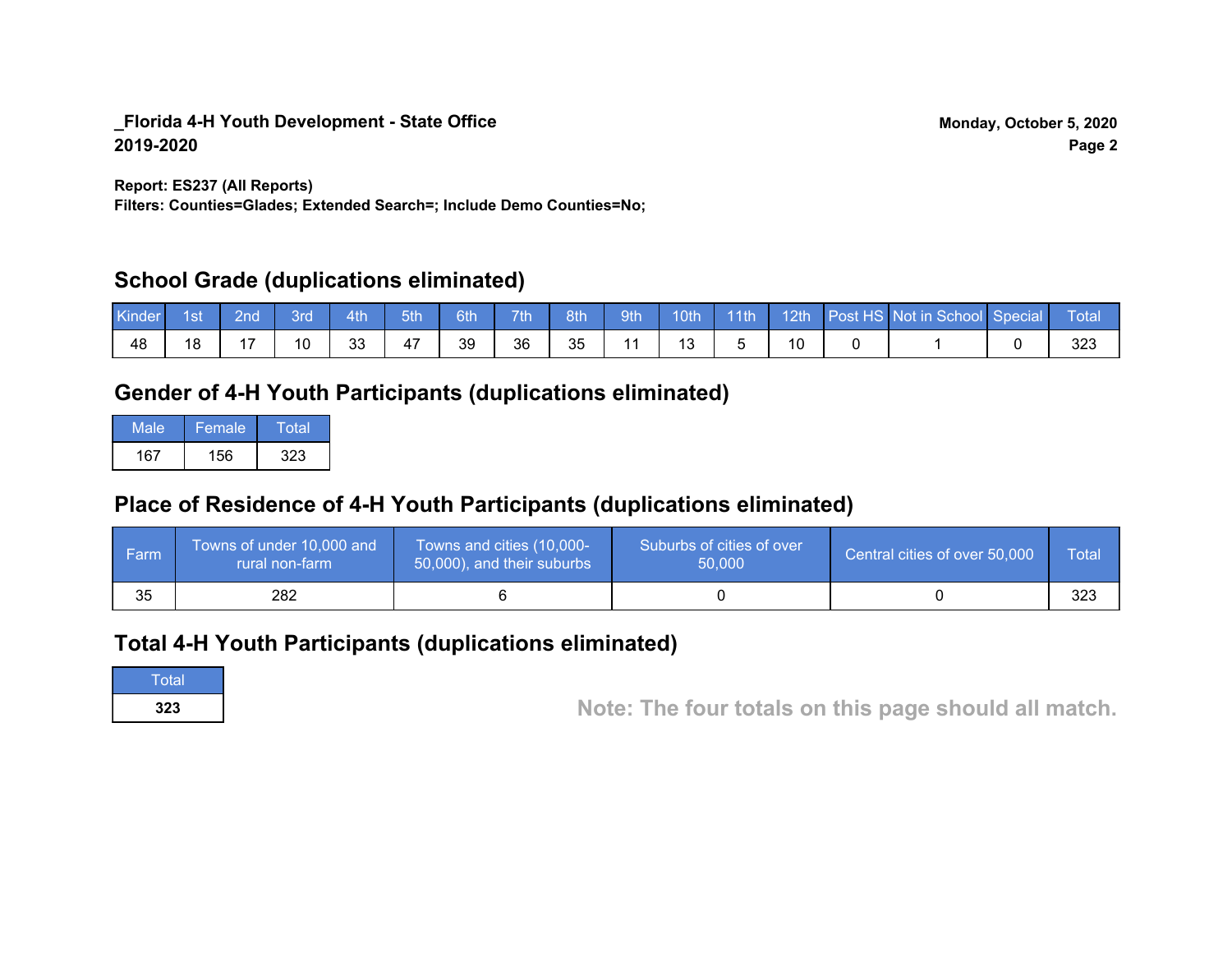#### **Report: ES237 (All Reports)**

**Filters: Counties=Glades; Extended Search=; Include Demo Counties=No;**

| <b>ETHNICITY</b>          | <b>TOTAL YOUTH</b> |
|---------------------------|--------------------|
| <b>Hispanic or Latino</b> | 93                 |
| Not Hispanic or Latino    | 230                |

Directions: Type in the appropriate numbers for your project. Ethnicity is separate from race. YOu should indicate an ethnicity category for each participant and all racial categories that apply to each participant (i.e. a participant of more than one race would be recorded in each applicable racial category). Ideally, your total participants should equal the total of numbers in your ethicity section. Totals of racial categories will be equal to or greater than your total participants if they all report racial information.

4-H Youth Participants: Any youth taking part in programs provided as a result of action by extension personnel (professional. Paraprofessional. And volunteer). This includes youth participation in programs conducted through 1862, 1890, and 1994 land-grant universities, EFNEP, urban gardening, and other programs that may not actually use the 4-H name and emblem with participants.

| <b>RACE</b>                               | <b>TOTAL YOUTH</b> |
|-------------------------------------------|--------------------|
| American Indian or Alaskan Native         | 5                  |
| Asian                                     | 0                  |
| <b>Black or African American</b>          | $12 \overline{ }$  |
| Native Hawaiian or other Pacific Islander | 1                  |
| White                                     | 283                |
| Youth Indicating More Than One Race       | 20                 |
| <b>Undetermined</b>                       | $\overline{2}$     |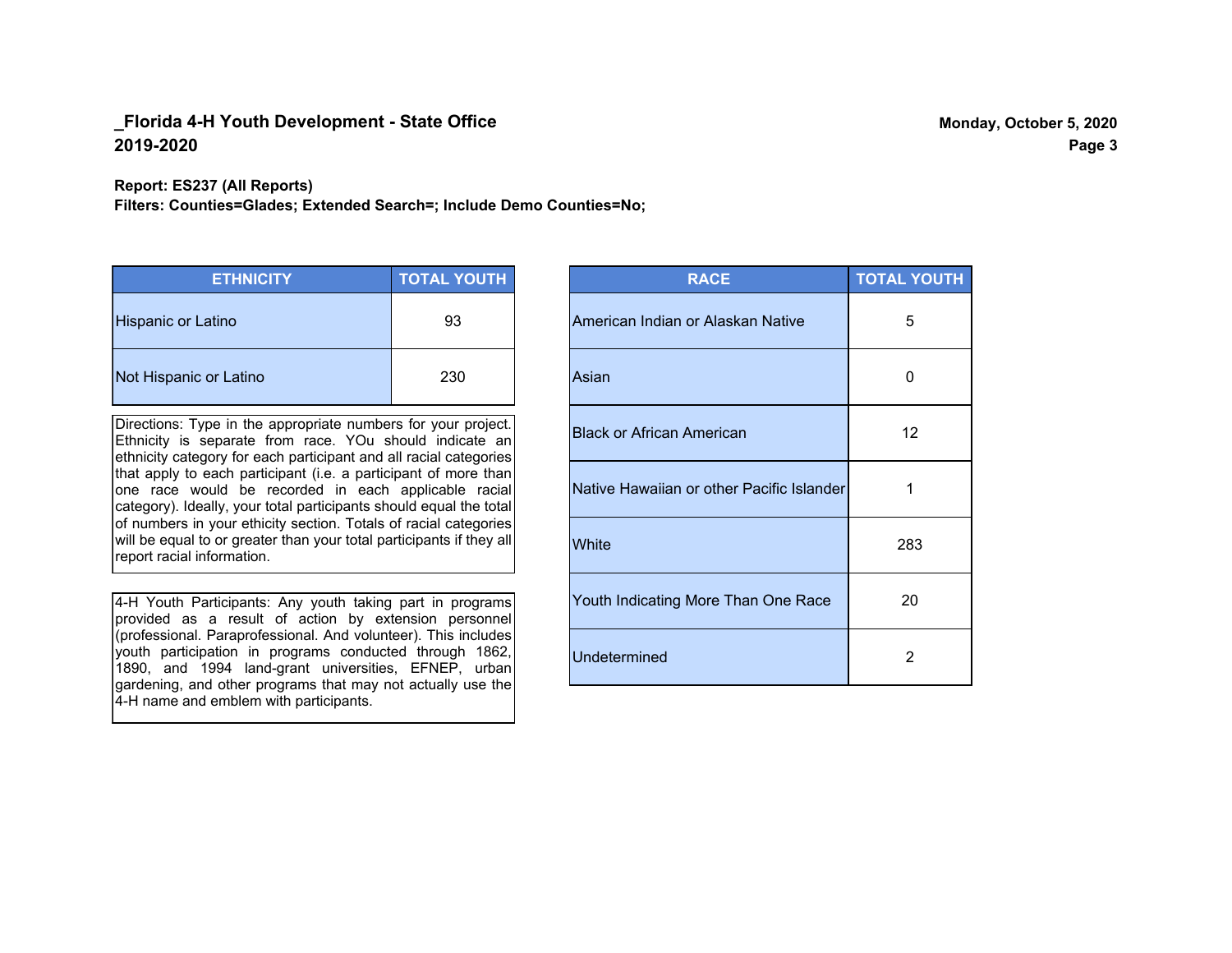**Report: ES237 (All Reports)**

**Filters: Counties=Glades; Extended Search=; Include Demo Counties=No;**

| Total Number of<br><b>Adult Volunteers</b> | <b>Total Number of</b><br>Youth Volunteers | Total |
|--------------------------------------------|--------------------------------------------|-------|
|                                            |                                            | ィク    |

Adult Volunteer: Unpaid support for the 4-H program by an individual beyond high school age.

Youth Volunteer: Unpaid support for the 4-H program by a person who has not yet graduated from high school.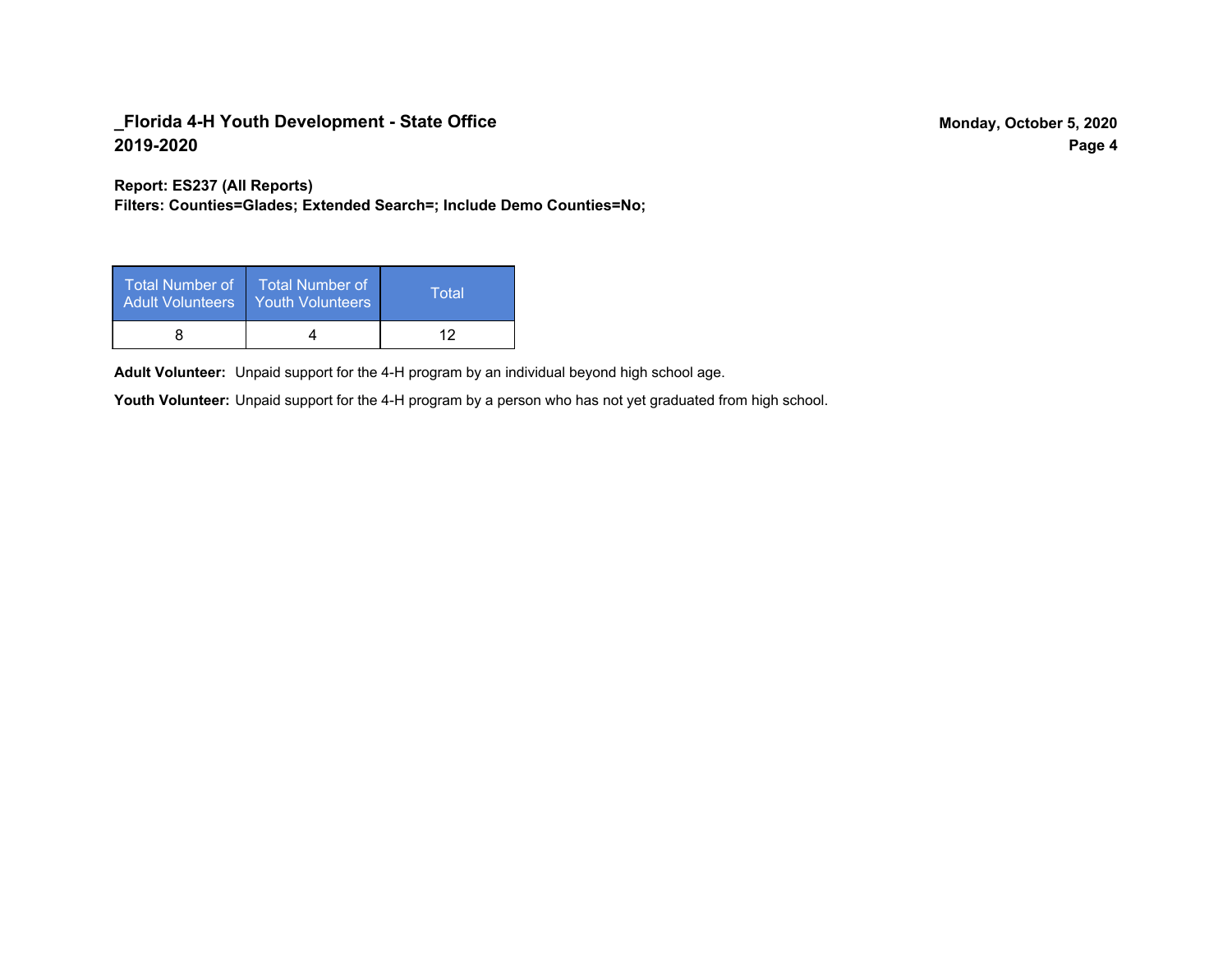0

#### **Ag in the Classroom**

| : Agriculture Awareness                   |  |
|-------------------------------------------|--|
| School Enrichment - Agriculture Awareness |  |
| School Enrichment - Pizza Garden          |  |

#### **Animals**

| (4-H Cloverbuds- ANIMALS & PETS)-retired project | $\pmb{0}$   |
|--------------------------------------------------|-------------|
| (CAGED BIRDS) Retired Project                    | 0           |
| (GOATS) Retired Project                          | 0           |
| (GOATS-Pygmy) Retired Project                    | $\mathbf 0$ |
| (HORSE-Advanced Horsemanship) Retired Project    | 0           |
| (HORSE - Horsemanship Science) Retired Project   | 0           |
| (LLAMAS AND ALPACAS)-retired project             | 0           |
| (POCKET PETS) Retired Project                    | 0           |
| <b>ANIMAL SCIENCES</b>                           | 0           |
| <b>BEEF</b>                                      | 24          |
| <b>CATS</b>                                      | 0           |
| <b>DAIRY CATTLE</b>                              | 10          |
| <b>DOGS</b>                                      | 0           |
| GOATS (Dairy)                                    | 0           |
| GOATS (Meat)                                     | 0           |
| <b>HORSE</b>                                     | 1           |
| HORSE (Horseless Horse)                          | 0           |
| <b>PETS</b>                                      | 0           |
| <b>POULTRY</b>                                   | 0           |
| <b>RABBITS</b>                                   | 0           |
| <b>SHEEP</b>                                     | 0           |
| <b>SWINE</b>                                     | 45          |
|                                                  | 80          |

#### **Biological Sciences**

| (4-H Cloverbuds-SCIENCE & TECHNOLOGY) Retired Project | $\Omega$ |
|-------------------------------------------------------|----------|
| (Marine/Aquatic-AQUARIUMS) Retired Project            | $\Omega$ |
| (Marine/Aquatic-WETLANDS) Retired Project             | $\Omega$ |
| (Sciences-WINGS) Retired Project                      | $\Omega$ |
| (Wildlife - Bats) Retired Project                     | $\Omega$ |
| (Wildlife - Butterflies- WINGS) Retired Project       | $\Omega$ |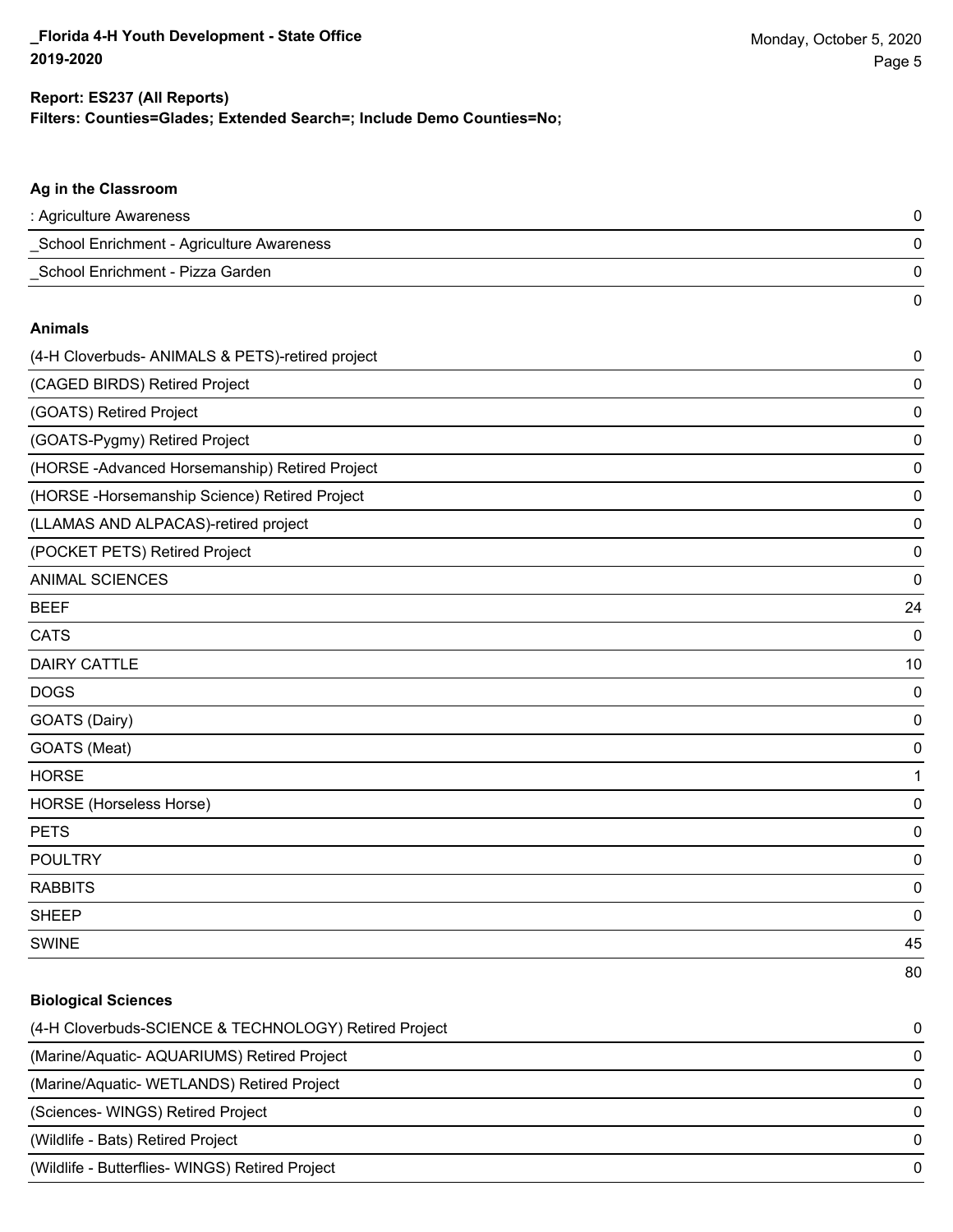### **Filters: Counties=Glades; Extended Search=; Include Demo Counties=No; Report: ES237 (All Reports)**

| (Wildlife- BLUEBIRDS) Retired Project                      | 0  |
|------------------------------------------------------------|----|
| : ABCs of ENTOMOLOGY                                       | 0  |
| : Entomology-Apiary/Beekeeping                             | 0  |
| : Meat Sciences                                            | 0  |
| : Natural Sciences                                         | 0  |
| _School Enrichment - Embryology                            | 0  |
| School Enrichment- Natural Sciences                        | 0  |
| <b>INSECTS (ENTOMOLOGY)</b>                                | 0  |
| MARINE SCIENCE AND AQUATIC SCIENCES                        | 0  |
| <b>SCIENCE DISCOVERY</b>                                   | 2  |
| <b>VETERINARY SCIENCE</b>                                  | 0  |
|                                                            | 2  |
| <b>Civic Engagement</b>                                    |    |
| (4-H Cloverbuds- CITIZENSHIP)-retired project              | 0  |
| (Citizenship-INTERGENERATIONAL) Retired Project            | 0  |
| <b>CITIZENSHIP</b>                                         | 33 |
| CITIZENSHIP-COMMUNITY SERVICE                              | 0  |
| CULTURAL AND GLOBAL EDUCATION                              | 0  |
|                                                            | 33 |
| <b>Communications and Expressive Arts</b>                  |    |
| (4-H Cloverbuds- COMMUNICATIONS) Retired Project           | 0  |
| (4-H Cloverbuds- VISUAL-LEISURE ARTS) Retired Project      | 0  |
| (FILMMAKING) Retired Project                               | 0  |
| (LEISURE ARTS- Arts & Crafts) Retired Project              | 0  |
| (Leisure Arts- COLLECTIBLES) Retired Project               | 0  |
| (PHOTOGRAPHY) Retired Project                              | 0  |
| (PUBLIC SPEAKING) Retired Project                          | 0  |
| (VISUAL ARTS) Retired Project                              | 0  |
| _School Enrichment - 4-H Tropicana Public Speaking Program | 0  |
| COMMUNICATIONS AND PUBLIC SPEAKING                         | 0  |
| <b>EXPRESSIVE ARTS</b>                                     | 0  |
| <b>VISUAL ARTS</b>                                         | 0  |
|                                                            | 0  |

(Citizenship-PUBLIC ADVENTURES) Retired Project 0

0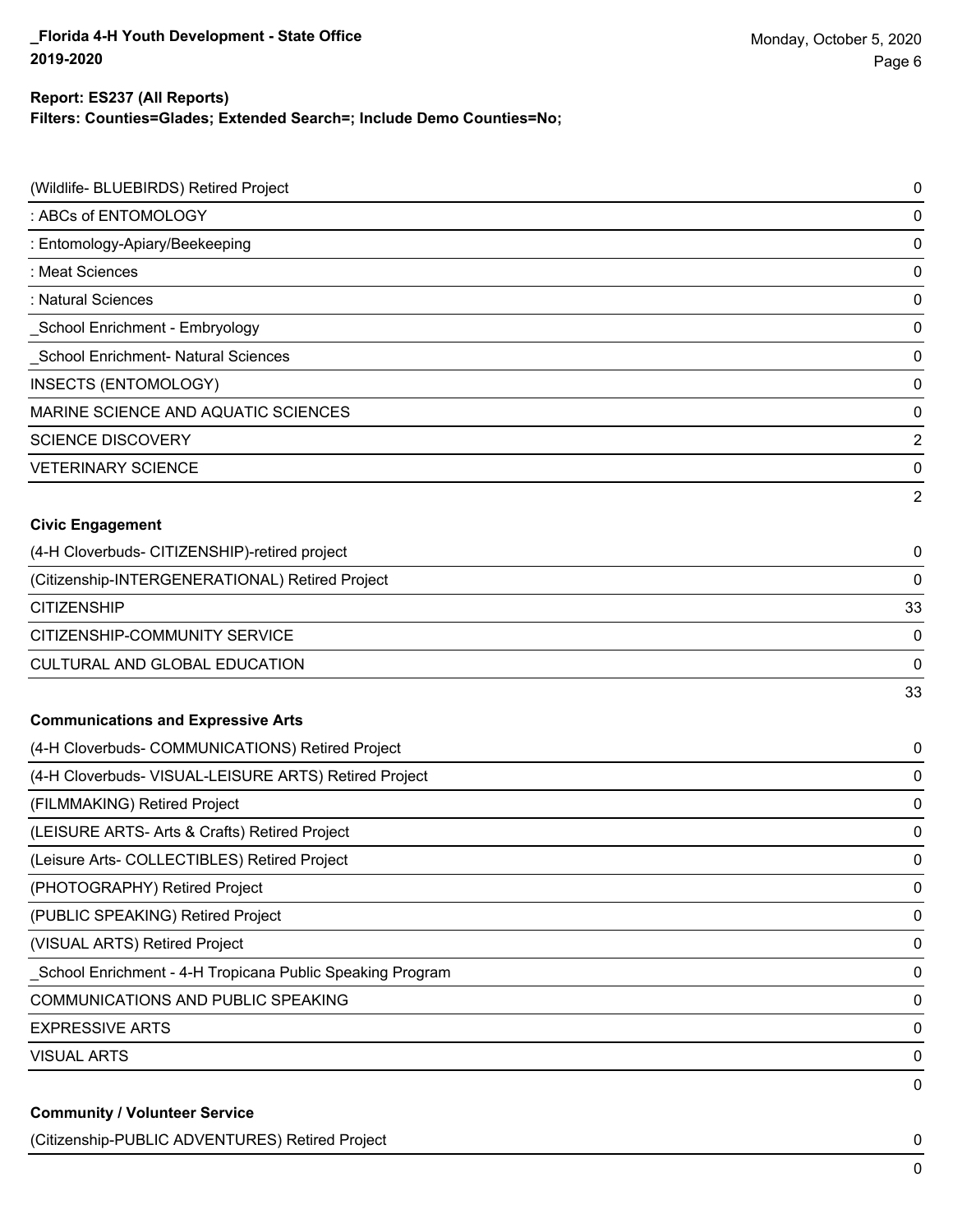**Consumer and Family Science**

### **Filters: Counties=Glades; Extended Search=; Include Demo Counties=No; Report: ES237 (All Reports)**

| (4-H Cloverbuds- CLOTHING) Retired project                   | 0  |
|--------------------------------------------------------------|----|
| (CHILD DEVELOPMENT Babysitting) Retired Project              | 0  |
| (Clothing - SELECTION) Retired Project                       | 0  |
| (Clothing - SEWING) Retired Project                          | 0  |
| (Clothing-Sewing- QUILTING) Retired Project                  | 0  |
| (CONSUMER EDUCATION AND SHOPPING) Retired Project            | 0  |
| (Human Development - Talking with TJ) Retired Project        | 0  |
| (HUMAN DEVELOPMENT) Retired Project                          | 0  |
| (Human Development-CHOICES) Retired Project                  | 0  |
| (Money Management - FINANCIAL CHAMPIONS) Retired Project     | 0  |
| : Consumer Choices Event                                     | 0  |
| 4-H CLOVERBUDS                                               | 58 |
| Animal Science- ALL ABOUT ANIMALS                            | 0  |
| Animal Sciences- LIVESTOCK JUDGING                           | 0  |
| Animals-PETS/SMALL ANIMALS                                   | 0  |
| CHILD DEVELOPMENT & CHILD CARE                               | 0  |
| Citizenship-SERVICE LEARNING                                 | 0  |
| <b>CLOTHING &amp; SEWING</b>                                 | 3  |
| <b>Exploring Farm Animals</b>                                | 0  |
| Hog-n-Ham Project                                            | 0  |
| Marine Science                                               | 0  |
| <b>MONEY MANAGEMENT</b>                                      | 0  |
| Performing Arts-DANCE/MOVEMENT                               | 0  |
| Pet Pals                                                     | 0  |
| Plant Pals, K-3 (5-8 yrs)                                    | 0  |
| test                                                         | 0  |
| Wildlife - Birds                                             | 0  |
|                                                              | 61 |
| <b>Environmental Education / Earth Sciences</b>              |    |
| (4-H Cloverbuds- ENVIRONMENT-Earth Sciences) Retired Project | 0  |
| : Recycling                                                  | 0  |
| : Water Education                                            | 0  |
| School Enrichment - Project Learning Tree                    | 0  |
| School Enrichment- Environmental Sciences                    | 0  |
| <b>EARTH SCIENCES</b>                                        | 0  |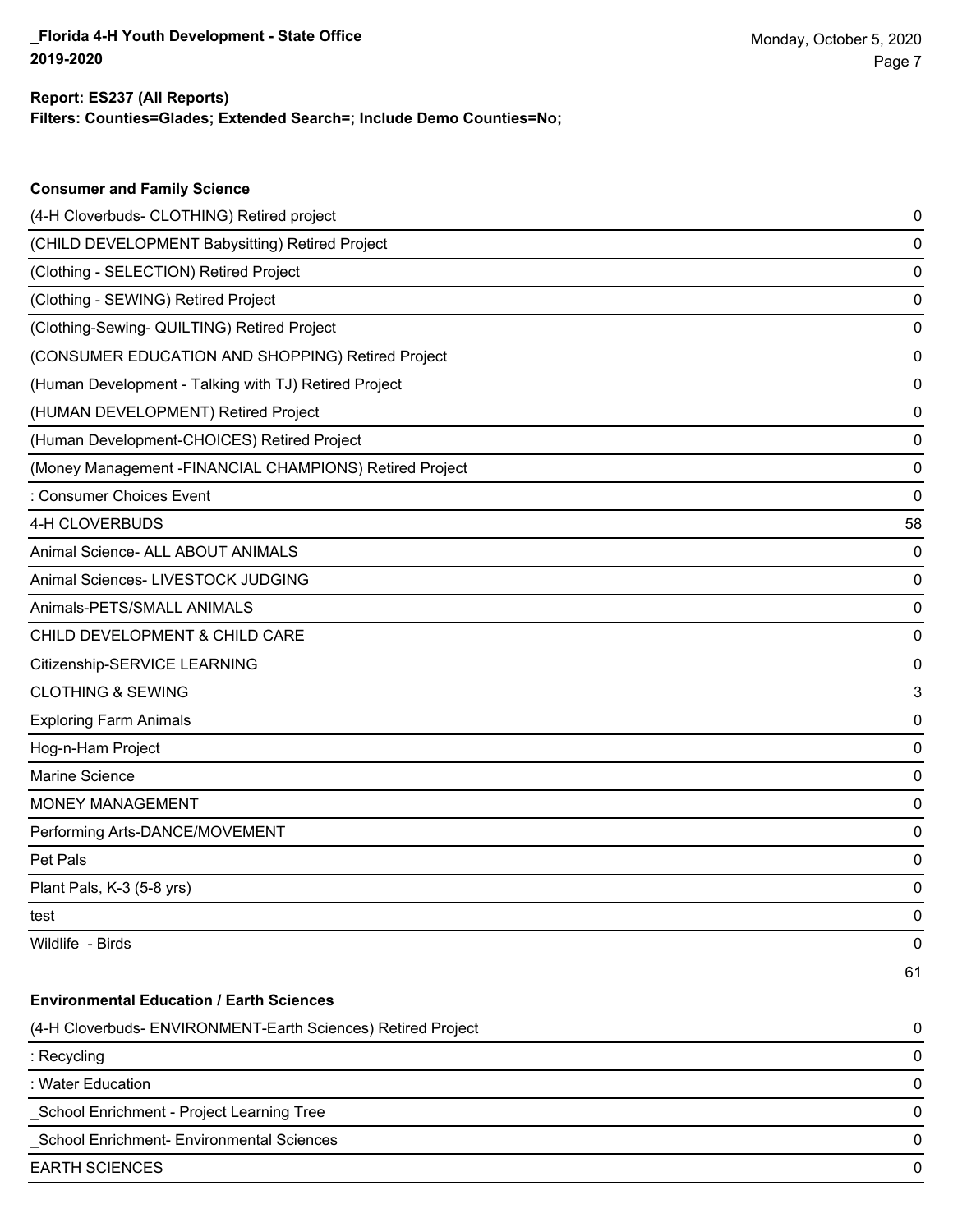**Filters: Counties=Glades; Extended Search=; Include Demo Counties=No;**

| <b>ENERGY</b>                                       | $\mathbf 0$    |
|-----------------------------------------------------|----------------|
| <b>ENVIRONMENTAL SCIENCES</b>                       | 3              |
| <b>FORESTRY</b>                                     | 0              |
| <b>OUTDOOR EDUCATION</b>                            | 0              |
| SOIL AND WATER SCIENCES                             | 0              |
| <b>SPORTFISHING</b>                                 | 0              |
| SS - SHOOTING SPORTS                                | 6              |
| <b>SS-ARCHERY</b>                                   | 17             |
| SS-HUNTING 10y/o                                    | 0              |
| SS-MUZZLELOADING 12y/o                              | 0              |
| SS-RIFLE, AIR                                       | $\overline{2}$ |
| SS- RIFLE, SMALL BORE                               | $\overline{7}$ |
| SS-SHOTGUN 10y/o                                    | 4              |
| <b>WILDLIFE &amp; HABITATS</b>                      | $\mathbf 0$    |
|                                                     | 39             |
| <b>Foods and Nutrition</b>                          |                |
| (4-H Cloverbuds- FOODS & NUTRITION) Retired Project | 0              |

| (4-H Cloverbuds- FOODS & NOTRITION) Retired Project   | U            |
|-------------------------------------------------------|--------------|
| (Food - SPORTS NUTRITION) Retired Project             | 0            |
| (FOOD AND FOOD PRESERVATION SCIENCES) Retired Project | 0            |
| (FOOD PREP AND COOKING) Retired Project               | 0            |
| (Food Prep- BREADS & BREADMAKING) Retired Project     | 0            |
| (Food Prep- DAIRY FOODS) Retired Project              | $\Omega$     |
| (Food Prep- MICROWAVE MAGIC) Retired Project          | 0            |
| (Food Science-FOOD PRESERVATION) Retired Project      | 0            |
| School Enrichment - Up for the Challenge              | 0            |
| School Enrichment - YUM                               | $\mathbf{0}$ |
| School Enrichment - YUMMEE                            | 0            |
| <b>School Enrichment- Nutrition</b>                   | 0            |
| <b>FOOD &amp; NUTRITION</b>                           | 0            |
|                                                       | 0            |

## **Health**

| 176 |
|-----|
|     |
|     |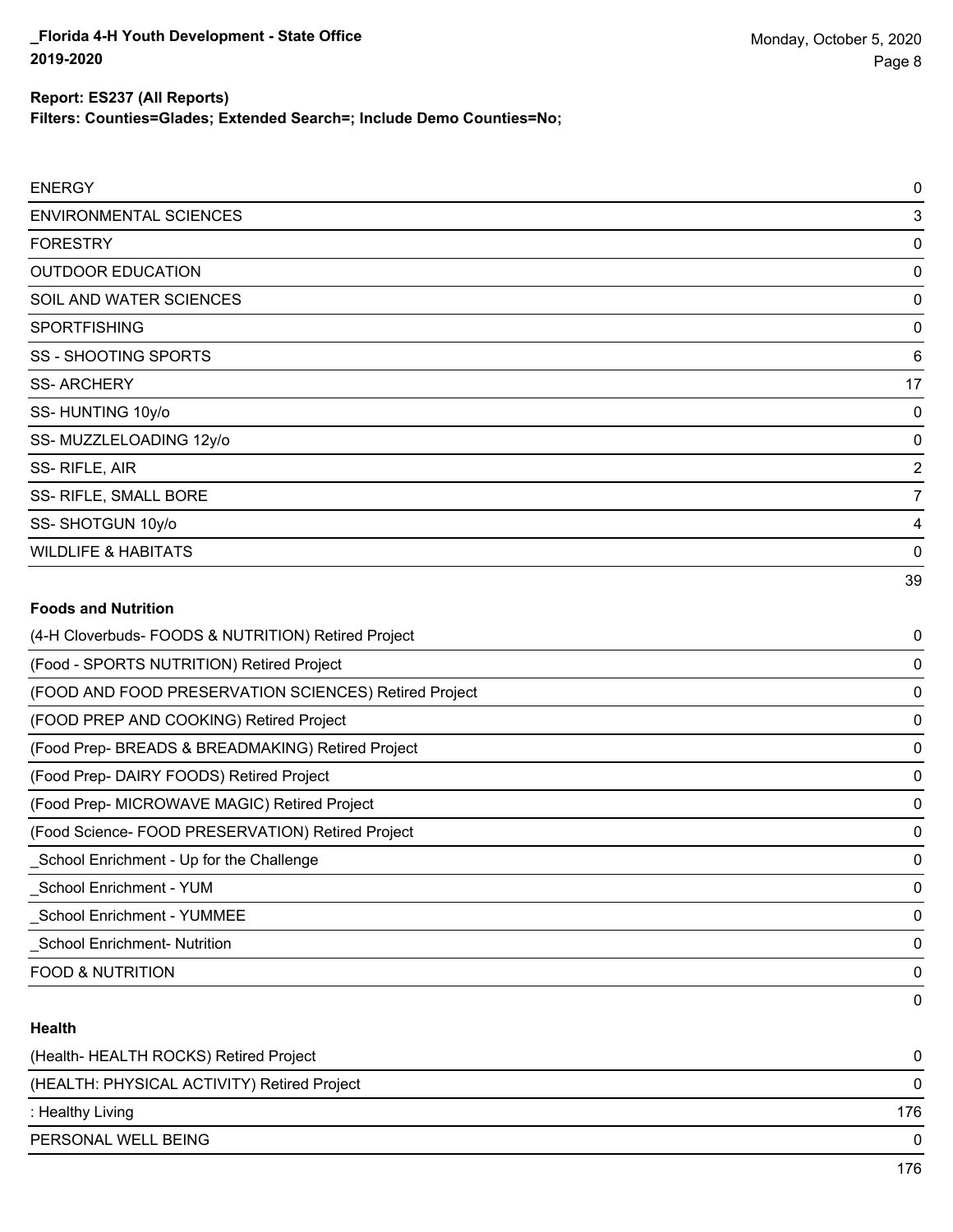#### **Report: ES237 (All Reports)**

**Filters: Counties=Glades; Extended Search=; Include Demo Counties=No;**

| <b>Leadership and Personal Development</b>                 |     |
|------------------------------------------------------------|-----|
| (4-H Cloverbuds- LEADERSHIP) Retired Project               | 0   |
| (4-H Cloverbuds_DISCOVERY Projects) Retired Project        | 0   |
| (Home Environment- CHANGING SPACES) Retired Project        | 0   |
| (Plant Sciences - Mowing for Money) Retired Project        | 0   |
| (Workforce Prep- CAREER DEVELOPMENT) Retired Project       | 0   |
| (Workforce Prep- ENTREPRENEURSHIP) Retired Project         | 0   |
| : Character Education                                      | 0   |
| : Personal Development                                     | 0   |
| <b>EXPLORING 4-H</b>                                       | 3   |
| LEADERSHIP DEVELOPMENT                                     | 3   |
| <b>WORKPLACE PREPARATION</b>                               | 0   |
|                                                            | 6   |
| <b>Personal Safety</b>                                     |     |
| (Health and Safety- ATV SAFETY) Retired Project            | 0   |
| (Health- EMERGENCY PREPARDNESS) Retired Project            | 0   |
| <b>ATV SAFETY</b>                                          | 0   |
| <b>SAFETY</b>                                              | 28  |
|                                                            | 28  |
| <b>Physical Sciences</b>                                   |     |
| (ASTRONOMY) Retired Project                                | 0   |
| : Weather and Climate                                      | 0   |
| <b>AEROSPACE</b>                                           | 0   |
|                                                            | 0   |
| <b>Plant Science</b>                                       |     |
| (4-H Cloverbuds- PLANT SCIENCES-Gardening) Retired Project | 0   |
| (GROWING CITRUS) Retired Project                           | 0   |
| (Plant Sciences-GARDENING) Retired Project                 | 0   |
| (Plants - Gardening - FLOWERS) Retired Project             | 0   |
| (Plants - Gardening - VEGETABLES) Retired Project          | 0   |
| (Plants - Gardening-CONTAINER GARDENING) Retired Project   | 0   |
| School Enrichment- Gardening and Plants                    | 176 |
| <b>GARDENING AND PLANTS</b>                                | 3   |

GARDENING AND PLANTS: JR MASTER GARDENER 0